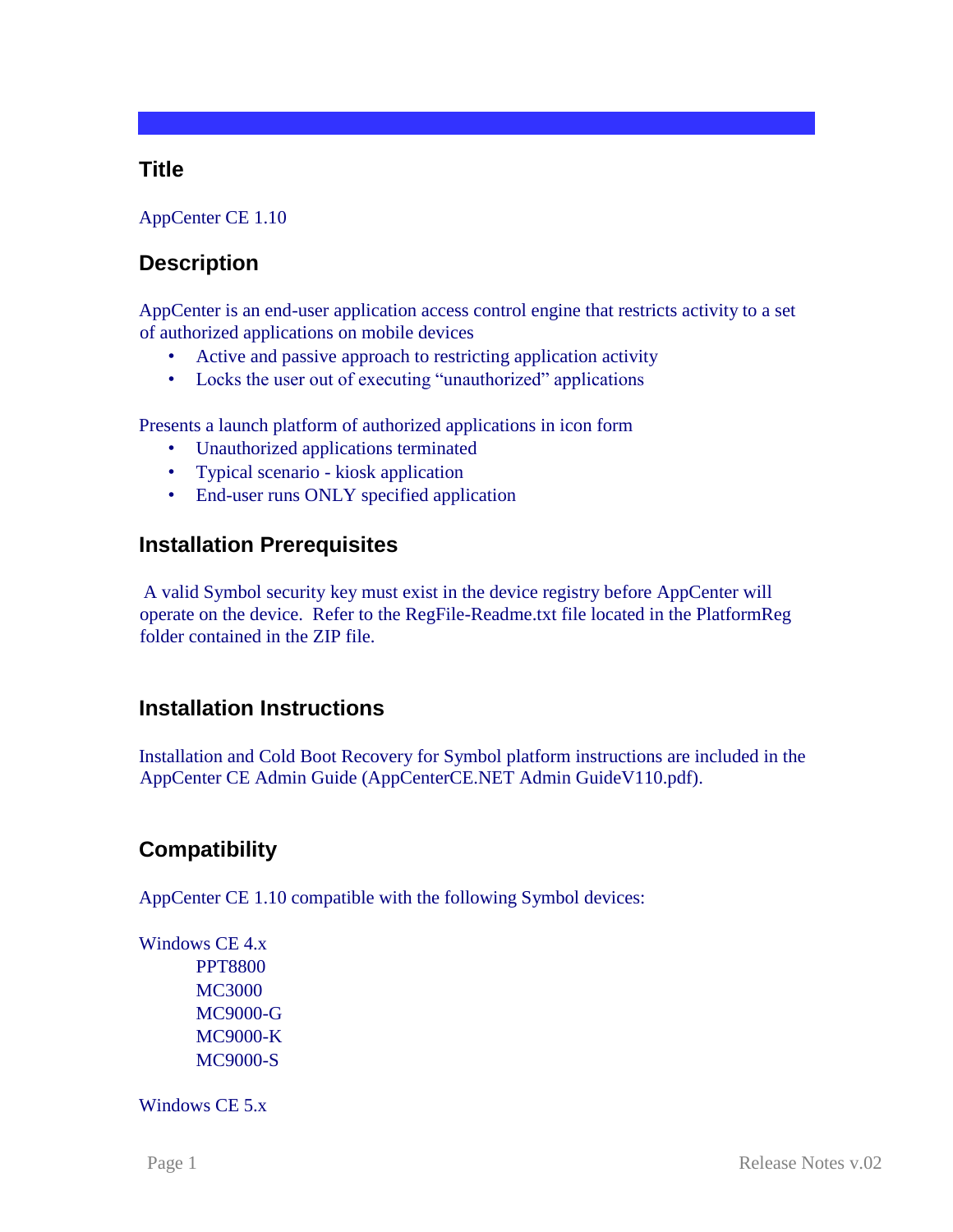```
MC3000 
      MC9090-G 
      VC5000 
      WT4000 
      MT2000 
Windows CE 6.x 
      MC3100 
      MC9100
```
# **Version History**

### **Version v1.10 Build 2018**

1. AppCenter Case sensitive passwords are now allowed. Passwords created in previous versions are lowercase and will need to be created again to support uppercase letters.

#### **Version v1.10 Build 2000**

- 1. AppCenter CE now uses the same program approval algorithm as AppCenter WM. This means the approved windows are no longer global in scope. Each approved program has an ExeNames setting that can be set to one or more EXE names. The approved windows apply only to those EXEs. For most approved programs, this means the approved windows can be set to \*|\* as AppCenter will match first based on the EXE name. If multiple approved programs use the same EXE name, as in the case of control panel applets, then each approved program should supply approved windows to uniquely identify itself. The new ExeNames setting is stored in the registry in a manner similar to the Windows setting. The 1st EXE name is stored as ExeName1, the 2nd as ExeName2 and so forth. The numbering must start at 1 and have no gaps.
- 2. AppCenter CE will automatically attempt to convert existing settings to use the new ExeNames setting. The EXE name specified in the Execute setting will be used as the default for the ExeNames setting. If the Execute setting is blank, the ExeName will need to be manually added.

AppCenter CE will not change the existing approved windows. It is suggested, but not required, that you change the approved windows to  $*|*$ , unless the EXE names specified are used in other approved programs. In general it is good practice to not specify a window title unless necessary. AppCenter CE will work more efficiently when you specify \*|\* or \*|ClassName as approved windows.

Since the conversion process may not be perfect, it is suggested that users let AppCenter CE convert the existing settings on one device and then test.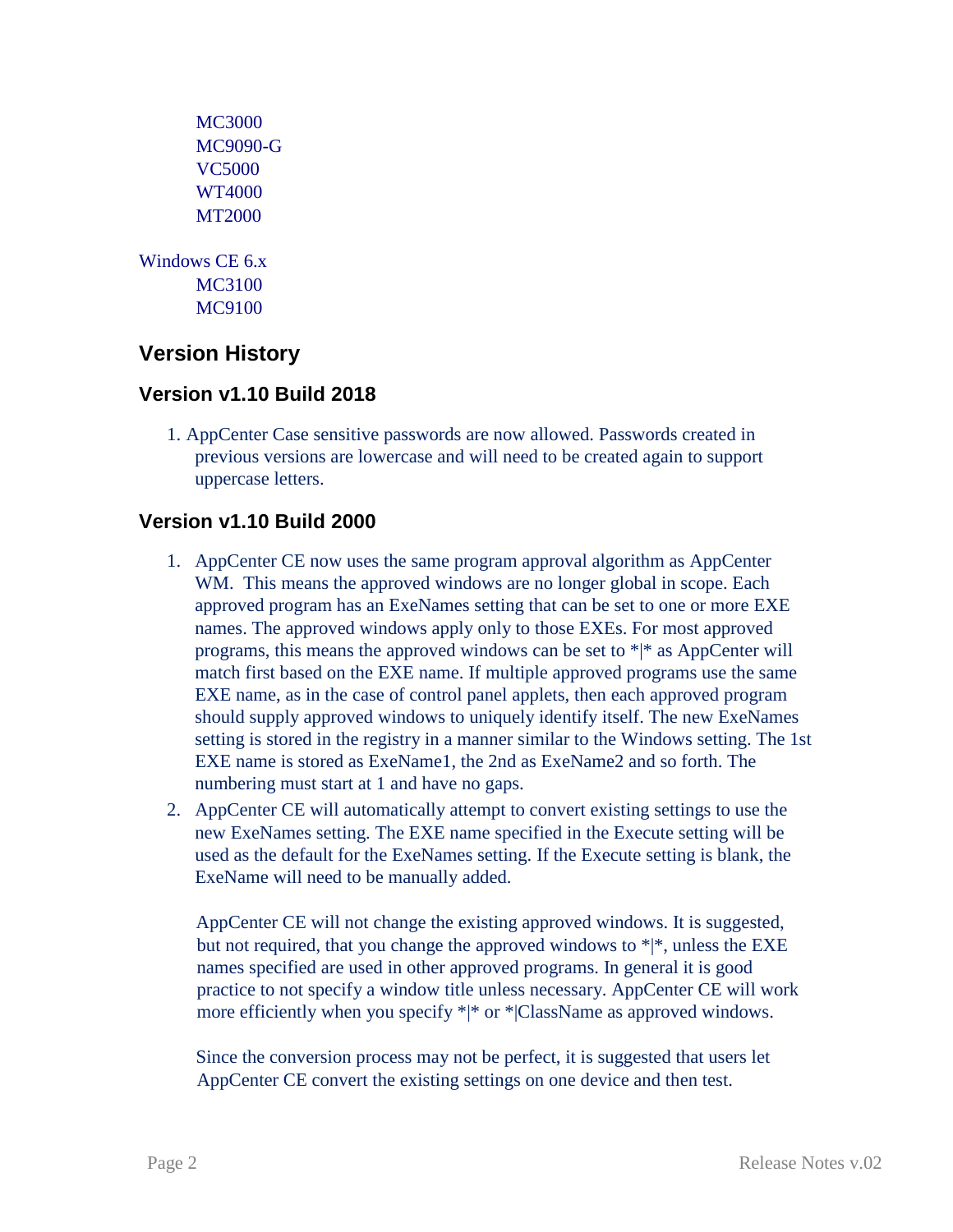- 3. AppCenter CE now provides a user interface for all settings except AdminLoginDisabled.
- 4. The AdminDebugMode setting is no longer supported. As in AppCenter WM, AppCenter CE now logs all unapproved windows.
- 5. The UnresponsiveAppTimeout setting is no longer supported. If an app is unresponsive for one second, AppCenter CE now assigns a blank title to the foreground window. This is the same as AppCenter WM. For unresponsive apps the best strategy is to set approved windows to  $*|*$  in which case AppCenter never needs to retrieve the window title and the unresponsiveness is no longer an issue.
- 6. In addition to ExeNames, each approved program now supports the AppCenter WM AlwaysLaunch and AddToToolsMenu settings.
- 7. AppCenter CE now supports the following AppCenter WM settings:

AirBeamLock IconsDisabledCount BrowseControlPanel RegionalTimeFormat RegionalTimeOptions

8. AppCenter CE now stores the current build number in the registry at the following location:

 [HKEY\_LOCAL\_MACHINE\SOFTWARE\Odyssey Software\AppCenter] "Build"=dword:000007D0

9. The Tools menu in user mode, now has an "Exit..." item. The admin password is required to exit AppCenter.

## **Version v1.10 Build 1516**

1. Enhanced detection of Fusion radio and usage of Fusion API is used for signal strength when appropriate.

## **Version v1.10 Build 1510**

- 1. HideAllTaskBars now supports 3 settings.
	- $0 = Don't hide all taskbars (previously supported)$
	- 1 = Hide all taskbars and set work area to full screen (previously supported)
	- $2 =$  Hide all taskbars but don't set work area (new)

## **Version v1.10 Build 1508b**

1. Added support for MC3100.

## **Version v1.10 Build 1508**

- 1. The alpha key state now works correctly on the MT2000.
- 2. The taskbar time is now shown in the same font as the title.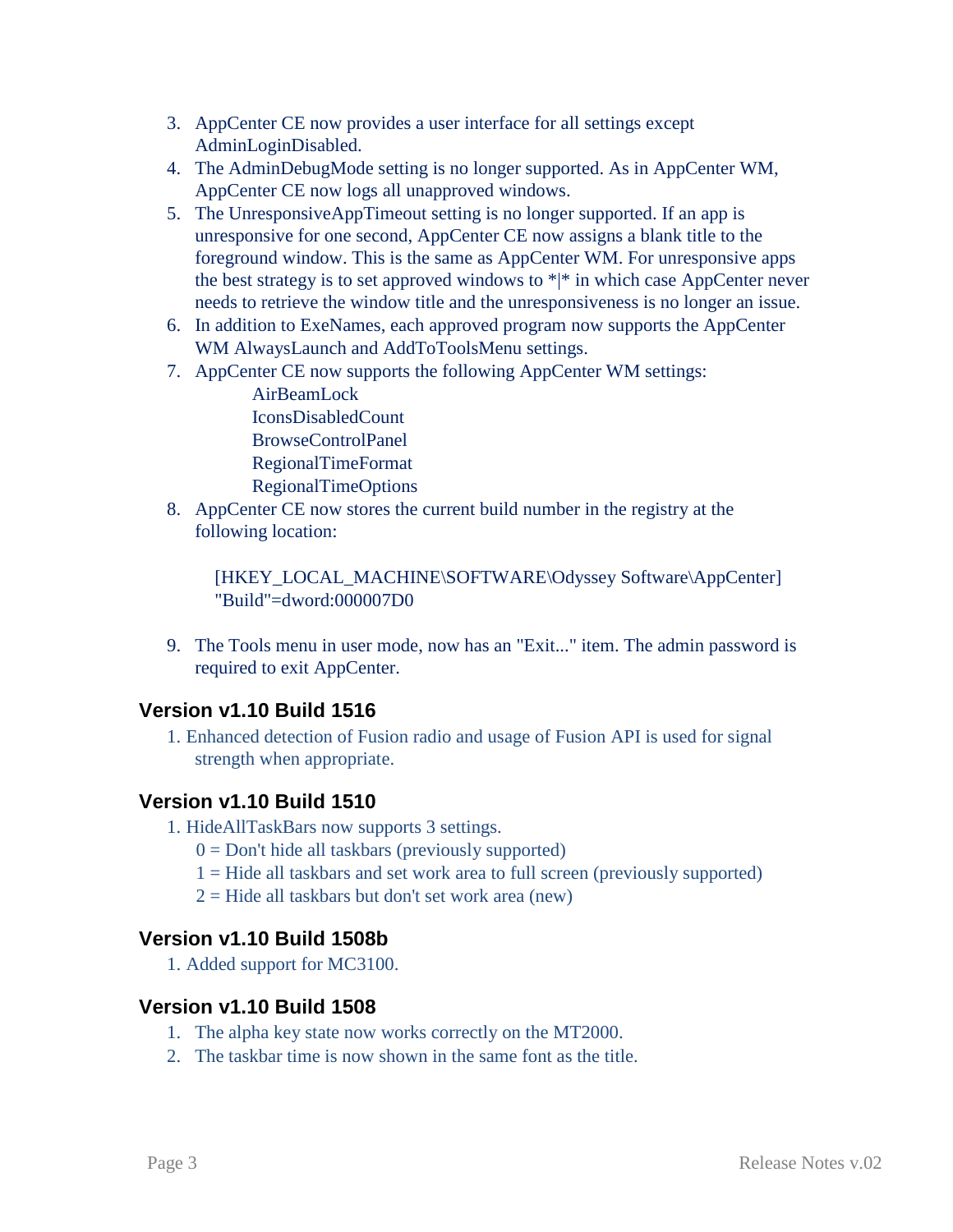#### **Version v1.10 Build 1502**

- 1. The MSP Plugin for AppCenter has been updated to skip new WM-only features.
- 2. AppCenter is unchanged in this release.

#### **Version v1.10 Build 1500**

- 1. Two command line options have been added. -restart will stop the current AppCenter process and then launch a new AppCenter process. This allows configuration changes to be reloaded. -terminate stops the current AppCenter process.
- 2. The MSP Plugin for AppCenter has been added to this release.

### **Version v1.10 Build 1490**

1. An issue was encountered with applications, such as IE, that require the work areas (screen size) to be set before they can be viewed in full screen mode, not being presented in full screen mode correctly through AppCenter. To address this, improvements have been made to the HideAllTaskBars feature.

#### **Version v1.10 Build 1478**

1. To address an issue where, after repeated cold resets, AppCenter was starting before the registry key had been created and would present a "not approved platform" error message on CE5.0 devices, AppCenter now waits up to 10 seconds for a valid platform registry key before failing.

### **Version v1.10 Build 1472**

1. The AppCenter taskbar was being covered by full screen windows after a MB\_TOPMOST message box displayed. This issue has been fixed.

### **Version v1.10 Build 1466**

1. A bug was introduced in build 1450. Tapping on white space in the AppCenter window was launching the last selected program. This issue has been fixed.

#### **Version v1.10 Build 1458**

- 1. Added support for the WT4000 NG Wearable.
- 2. A new registry setting allows you to return to the AppCenter screen using a keystroke rather than tapping the Home icon.

HomeHotKey defaults to Ctrl+F10 (2121). Set to zero to disable this feature. The setting can be changed to any valid virtual key code. For example the F1-F10 keys have virtual key codes of 112-121. All virtual key codes are documented in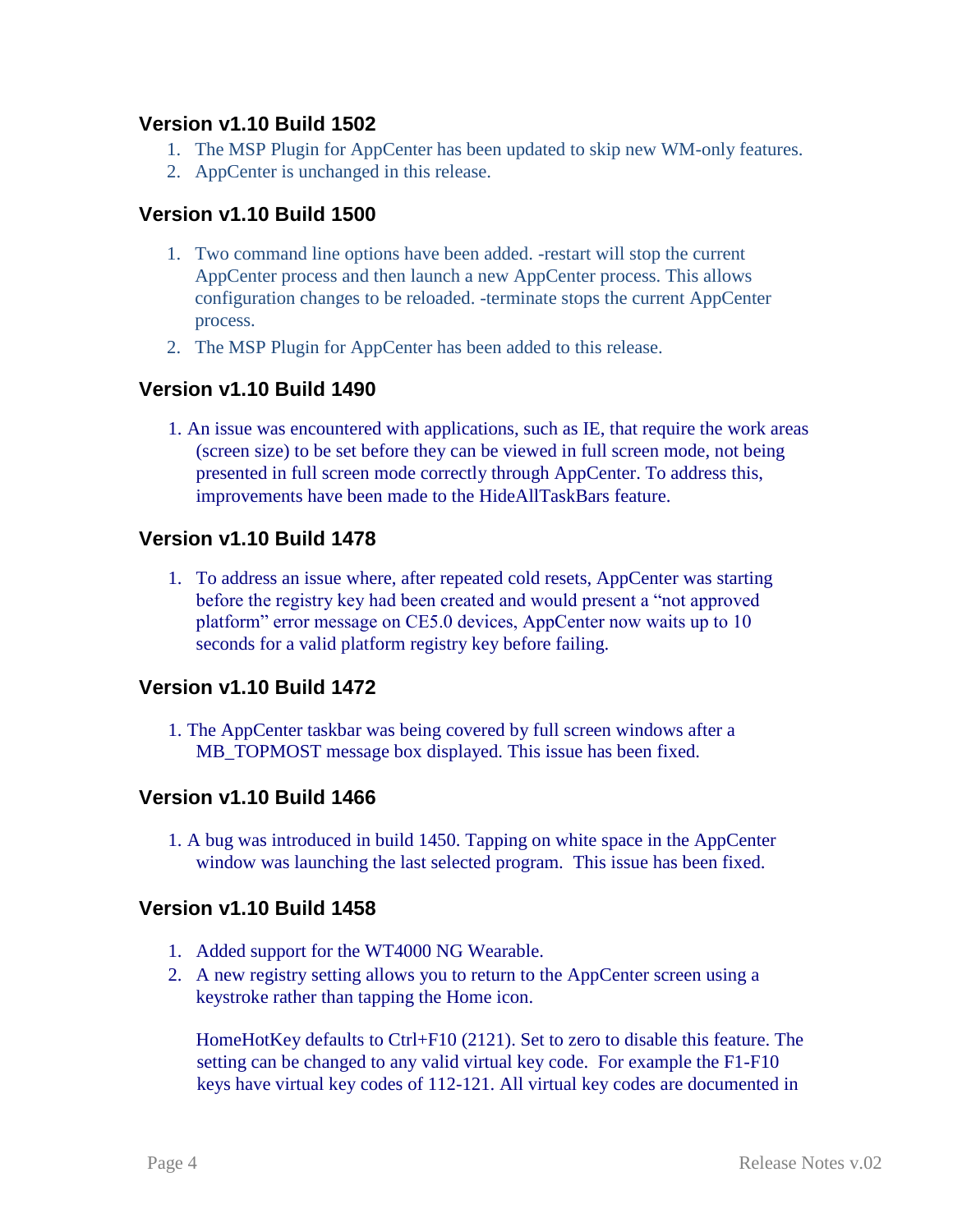MSDN [\(http://msdn.microsoft.com\).](http://msdn.microsoft.com/) Search on "virtual key codes". The documented values are in hexadecimal and should be converted to decimal.

To combine a key with the Alt, Control or Shift keys, add 1000 for Alt, add 2000 for Control and add 4000 for Shift. The setting is located at

HKEY\_LOCAL\_MACHINE\Software\Symbol\AppCenter. There is no user interface for this setting. When AppCenter is run this registry setting is created with the default value if it doesn't already exist.

- 3. The AdminLoginHotKey setting can now be defined to use the Alt, Control or Shift keys. Add 1000 for Alt, add 2000 for Control and add 4000 for Shift.
- 4. A HideSip checkbox has been added to the Options dialog. This setting defaults to false and controls whether the SIP icon is displayed on AppCenter's taskbar when AppCenter is in the foreground.

## **Version v1.10 Build 1360**

1. A new registry setting allows you to bring up the admin login dialog with one key press.

## **Version v1.10 Build 1332**

1. There is a new program option named HideAllTaskBars. When this option is set true and a program is run from within AppCenter, both the Windows and AppCenter task bars are hidden. This option can be used with programs that want to use the whole screen. The program is responsible for setting its window size to the full screen size.

### **Version v1.10 Build 1286**

1. The signal strength icon can now be configured to run the new Symbol Fusion radio utilities. The new FusionMode registry setting is located at HKEY\_LOCAL\_MACHINE\SOFTWARE\Symbol\AppCenter.

There is no user interface for this setting. The first time AppCenter is run this registry setting is created with the default value of 0. If this setting is greater than zero, it will override the MobileCompanionMode setting. The following values are supported:

- 0 No action is taken.
- 1 Run the Fusion status program.
- 2 Run the Fusion diagnostics program.
- 3 Show a menu for status or diagnostics. 4 Show the full Fusion menu.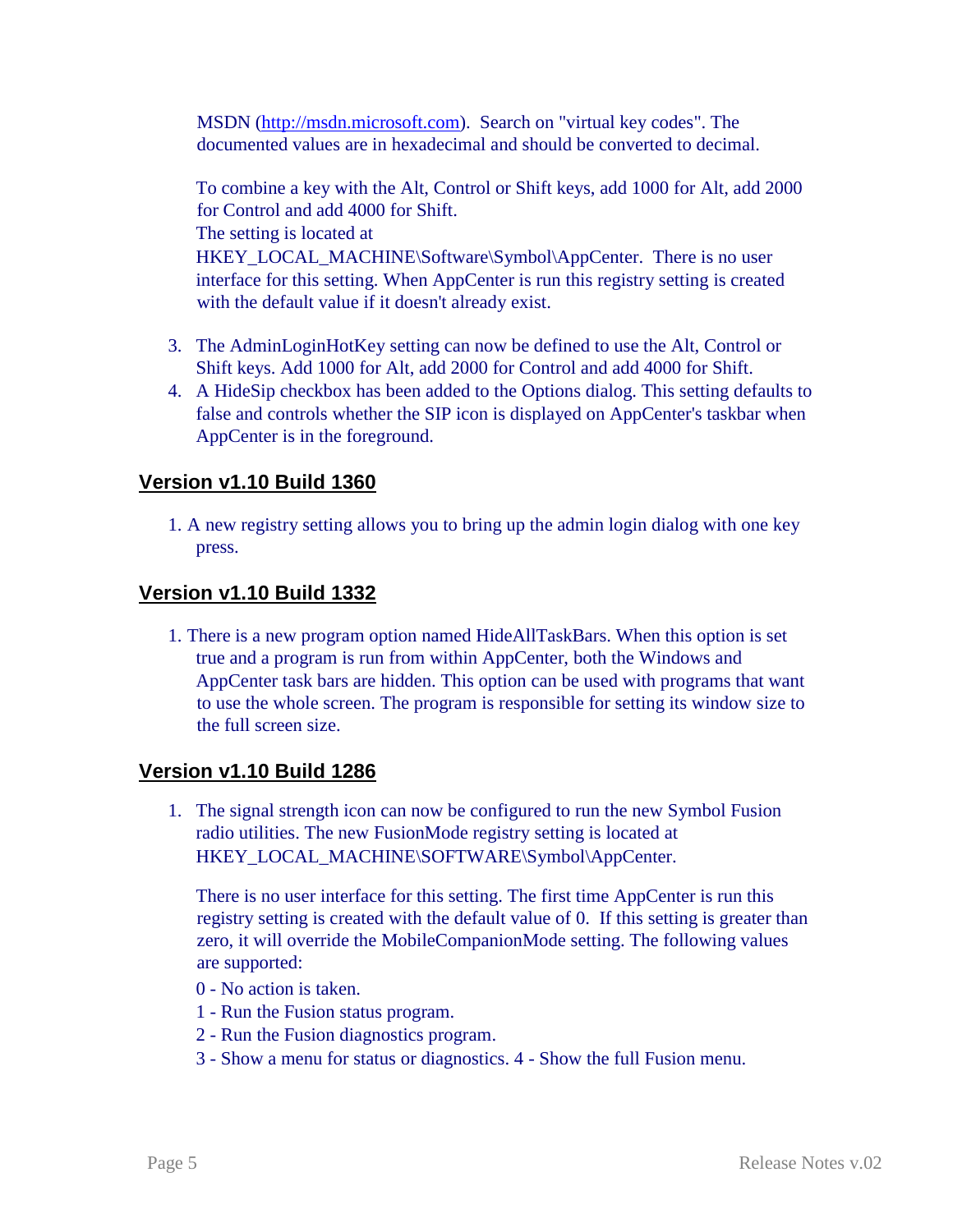2. A new ShowKeyStates registry setting can be used to display taskbar icons showing the current state of the Alpha, Func, Shift and Ctrl keys. The setting is located at HKEY\_LOCAL\_MACHINE\SOFTWARE\Symbol\AppCenter.

There is no user interface for this setting. The first time AppCenter is run this registry setting is created with the default value of false (0) which is consistent with previous versions. Set true (1) to enable the display of key state icons on the taskbar.

# **Components of .zip file**

| Denne and they in the this the<br><b>Component</b>                   | <b>Description</b>                                   |
|----------------------------------------------------------------------|------------------------------------------------------|
| AppCenter_Windows_CE_Administrator_Guide.pdf   AppCenter Admin Guide |                                                      |
| WCE 410/420/500/600 Folder                                           |                                                      |
| AppCenter.exe                                                        | Main AppCenter executable                            |
| <b>Platform Folder</b>                                               |                                                      |
| RegFile-Readme.txt                                                   | Readme file for security registry key<br>information |
| $*$ , reg                                                            | Symbol security registry files for<br>devices        |

Define the files in the zin file

# **Known Issues**

None.

## **Notes**

None.

# **Late Additions**

None.